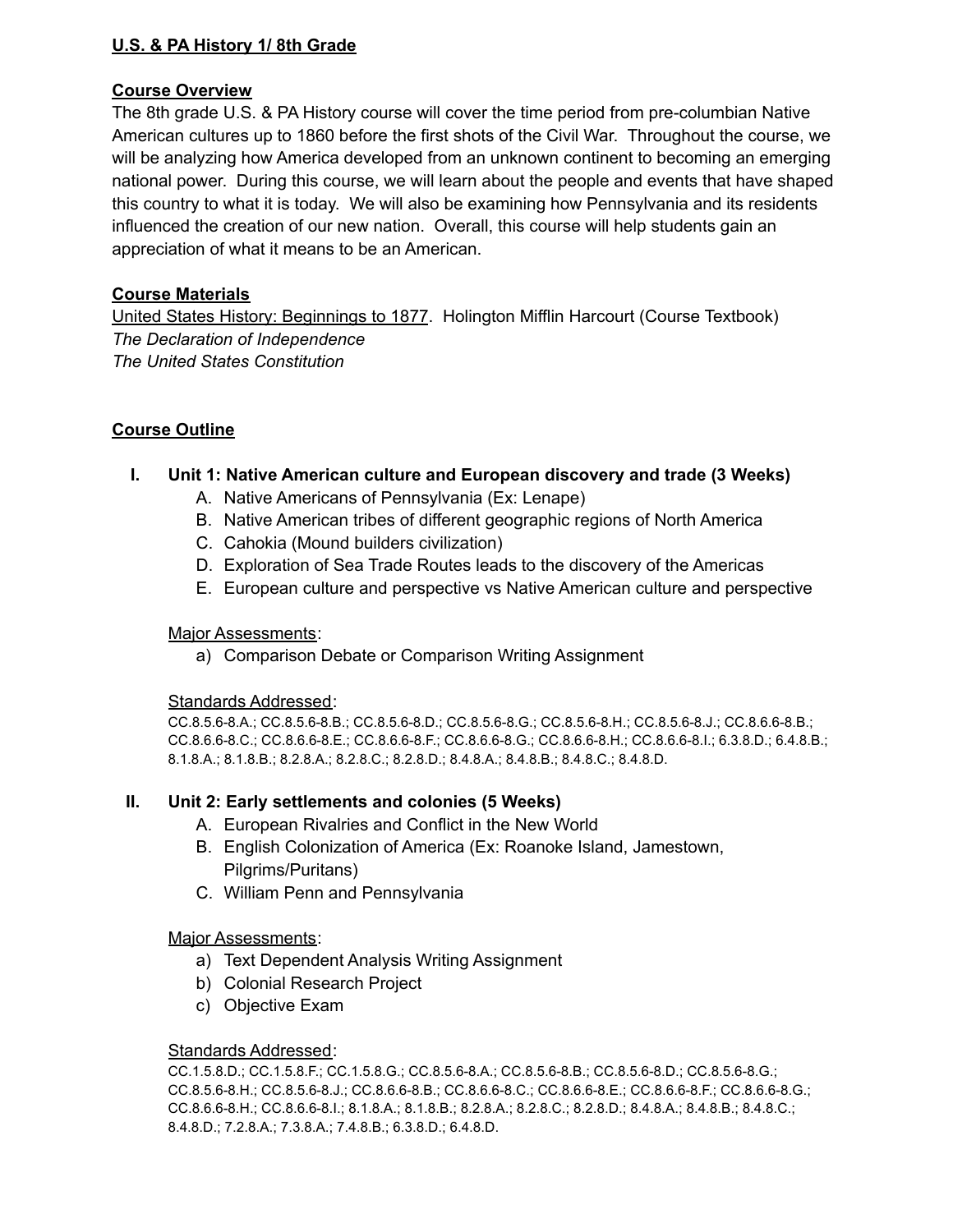## **III. Unit 3: The Causes of the American Revolutionary War (5 Weeks)**

- A. French and Indian War
- B. British Policies/Taxes and Colonial Reaction in America
- C. *The Declaration of Independence*

## Major Assessments:

- a) Propaganda Analysis
- b) Patriot vs. Loyalist Debate or Writing Assignment
- c) Objective Exam

## Standards Addressed:

CC.8.5.6-8.A.; CC.8.5.6-8.B.; CC.8.5.6-8.D.; CC.8.5.6-8.F.; CC.8.5.6-8.G.; CC.8.5.6-8.H.; CC.8.5.6-8.J.; CC.8.6.6-8.B.; CC.8.6.6-8.C.; CC.8.6.6-8.H.; CC.8.6.6-8.I.; 8.1.8.A.; 8.1.8.B.; 8.2.8.A.; 8.2.8.B.; 8.2.8.C.; 8.2.8.D.; 8.3.8.A.; 8.3.8.B.; 8.3.8.C.; 8.3.8.D.; 5.1.8.C.; 5.4.8.A.; 6.2.8.D.; 6.3.8.C.

## **IV. Unit 4: The Revolutionary War (4 Weeks)**

- A. Comparison of American and British Forces
- B. Battles in the Northern Part of America
- C. George Washington as a leader and Valley Forge
- D. Benjamin Franklin and the French Alliance
- E. The Revolutionary War moves to the Southern States
- F. *The Treaty of Paris (1781)*

## Major Assessments:

- a) American Revolutionary War Research Activity
- b) American Revolutionary War Objective Exam/Quiz

## Standards Addressed:

CC.8.5.6-8.A.; CC.8.5.6-8.B.; CC.8.5.6-8.D.; CC.8.5.6-8.F.; CC.8.5.6-8.G.; CC.8.5.6-8.H.; CC.8.5.6-8.J.; CC.8.6.6-8.A.; CC.8.6.6-8.B.; CC.8.6.6-8.C.; CC.8.6.6-8.D.; CC.8.6.6-8.H.; CC.8.6.6-8.I.; 8.1.8.A.; 8.1.8.B.; 8.2.8.A.; 8.2.8.D.; 8.3.8.A.; 8.3.8.B.; 8.3.8.C.; 8.3.8.D. 8.4.8.A.; 8.4.8.B.; 8.4.8.C.; 8.4.8.D.

## **V. Unit 5: The Creation and Formation of a New American Government (6 Weeks)**

- A. *The Articles of Confederation*
- B. Constitutional Convention (Debates and Compromises among delegates)
- C. *The United States Constitution*
- D. Ratification of the U.S. Constitution Federalist vs Anti-Federalist
- E. *The Bill of Rights*

## Major Assessments:

- a) Text Dependent Analysis Writing Assignment
- b) Formation of New Nation Objective Exam/Quiz
- c) The Constitution and Bill of Rights Major Project (Various project choices students can pick from for the project)

## Standards Addressed:

CC.8.5.6-8.A; CC.8.5.6-8.B.; CC.8.5.6-8.C.; CC.8.5.6-8.D.; CC.8.5.6-8.G.; CC.8.5.6-8.H.; CC.8.5.6-8.J.; CC.8.6.6-8.B.; CC.8.6.6-8.C.; CC.8.6.6-8.H.; CC.8.6.6-8.I.; 8.1.8.A.; 8.1.8.B.; 8.2.8.A.; 8.2.8.B.; 8.2.8.C.; 8.2.8.D.; 8.3.8.A.; 8.3.8.B.; 8.3.8.C.; 8.3.8.D.; 5.1.8.A.; 5.1.8.B.; 5.1.8.C.; 5.1.8.D.; 5.2.8.A.; 5.3.7.A.; 5.4.8.C.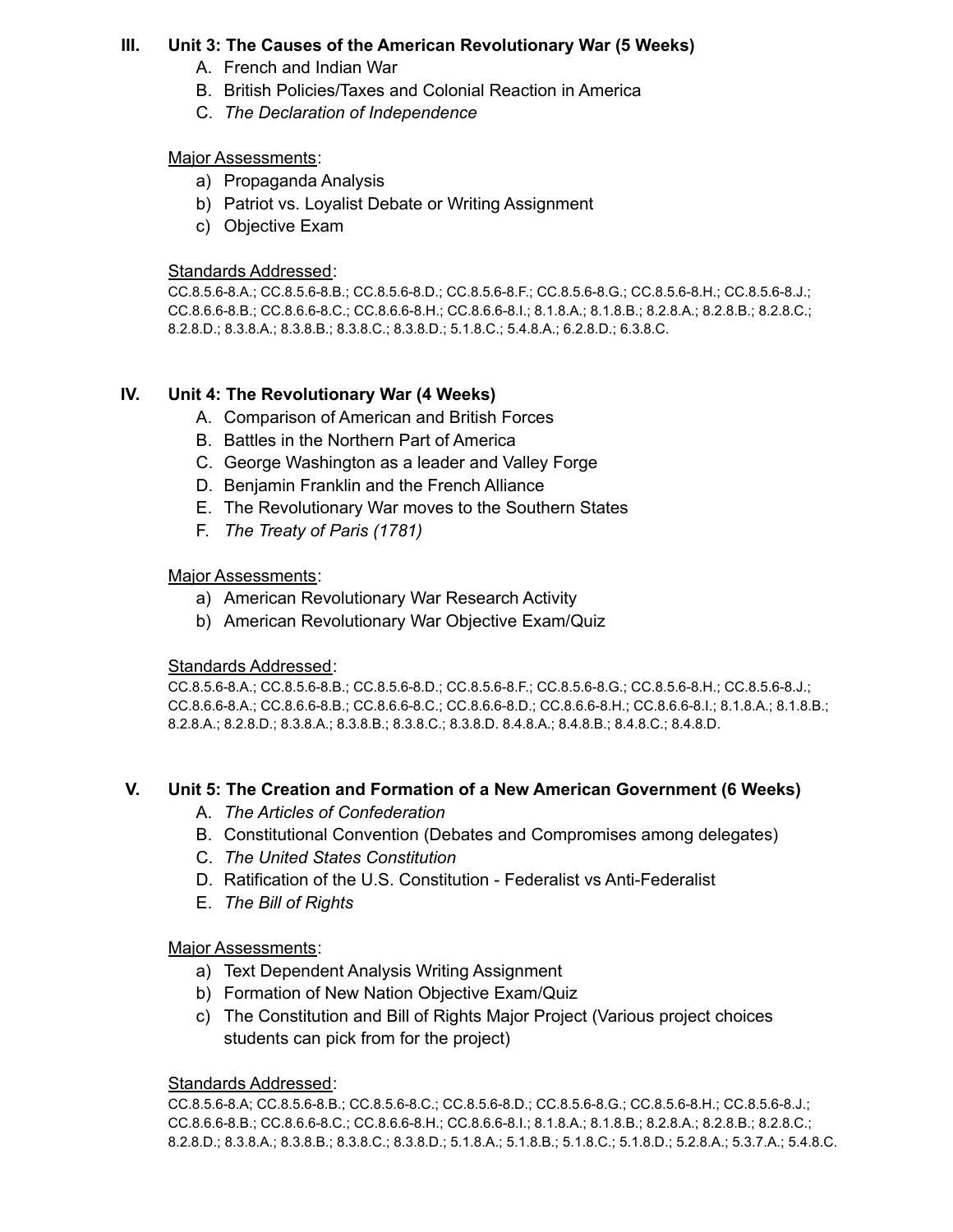## **VI. Unit 6: Founding Fathers building a new nation and shaping America (4 Weeks)**

- A. The leadership of George Washington as President of the United States
- B. John Adams Presidency
- C. Thomas Jefferson's change in American policy
- D. The Louisiana Purchase and Lewis and Clark's exploration of the west
- E. James Madison and The War of 1812

## Major Assessments:

- a) Analysis Writing Assignment
- b) Objective Exam

# Standards Addressed:

CC.8.5.6-8.A.; CC.8.5.6-8.B.; CC.8.5.6-8.D.; CC.8.5.6-8.F.; CC.8.5.6-8.G.; CC.8.5.6-8.J.; CC.8.6.6-8.A.; CC.8.6.6-8.B.; CC.8.6.6-8.C.; CC.8.6.6-8.H.; CC.8.6.6-8.I.; 8.1.8.A.; 8.1.8.B.; 8.3.8.A.; 8.3.8.B.; 8.3.8.C.; 8.3.8.D.; 8.4.8.A.; 8.4.8.B.; 8.4.8.C.; 8.4.8.D.; 5.1.8.A.; 5.1.8.C.; 5.1.8.D.; 5.3.7.A.; 6.3.8.D.

# **VII. Unit 7: The American Society of the early 1800's (3 Weeks)**

- A. Slavery in America
- B. Social Stratification of America (South and North)
- C. Immigration of the 1800's
- D. Impact of the First Industrial Revolution on the North and South

## Major Assessments:

a) Social Group Writing Assignment

## Standards Addressed:

CC.8.5.6-8.A.; CC.8.5.6-8.B.; CC.8.5.6-8.D.; CC.8.5.6-8.G.; CC.8.5.6-8.I.; CC.8.5.6-8.J.; CC.8.6.6-8.B.; CC.8.6.6-8.C.; CC.8.6.6-8.H.; CC.8.6.6-8.I.; 8.1.8.A.; 8.1.8.B.; 8.2.8.B.; 8.2.8.C.; 8.3.8.A.; 8.3.8.B.; 8.3.8.C.; 8.3.8.D.; 6.2.8.A.; 6.4.8.B.; 6.4.8.D; 6.5.8.C.

## **VIII. Unit 8: Westward Expansion and Conflict (3.5 Weeks)**

- A. Trails and Population Movement Westward (Ex: Trail of Tears, Oregon Trail)
- B. California Gold Rush
- C. Texan War for Independence
- D. Mexican-American War

## Major Assessments:

a) Comparison Writing Assignment

## Standards Addressed:

CC.8.5.6-8.A.; CC.8.5.6-8.B.; CC.8.5.6-8.D.; CC.8.5.6-8.G.; CC.8.5.6-8.I.; CC.8.5.6-8.J.; CC.8.6.6-8.B.; CC.8.6.6-8.C.; CC.8.6.6-8.H.; CC.8.6.6-8.I.; 8.1.8.A.; 8.1.8.B.; 8.3.8.A.; 8.3.8.B.; 8.3.8.C.; 8.3.8.D.; 6.1.8.A.; 6.1.8.B.; 6.1.8.D.; 6.2.8.A.; 6.2.8.C.; 6.4.8.B.